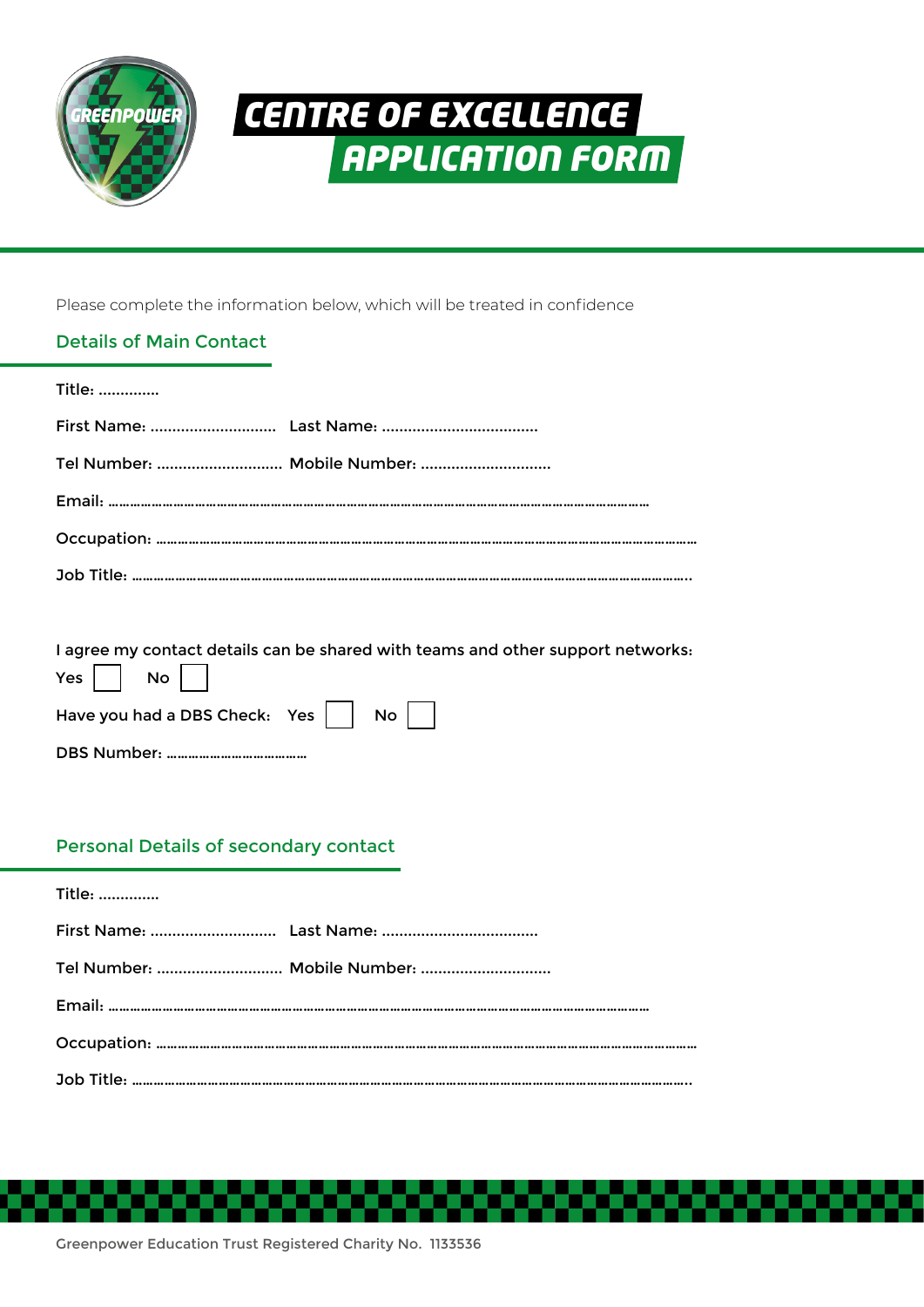

# Centre of Excellence Details

| Post Code:                                                                                           |
|------------------------------------------------------------------------------------------------------|
|                                                                                                      |
|                                                                                                      |
|                                                                                                      |
|                                                                                                      |
| To encourage more collaboration, we would like to offer successful Centre of Excellence the          |
| opportunity for the main contact to become a Greenpower Ambassador. Would you like to nominate a     |
| Greenpower Ambassador if your application is successful? This can be the main contact or a member of |
| the organisation who is responsible for Greenpower activities.                                       |
| Main contact as Ambassador: Yes    <br>No.                                                           |
| If no, please give details:                                                                          |
|                                                                                                      |

# If you become a Centre of Excellence, which of the following could you potentially offer?

| <b>Workshop facilities</b>         |
|------------------------------------|
| Equipment                          |
| <b>Testing area</b>                |
| Solid Edge CAD software capability |
| Communication with industry        |
| Goblin event area                  |
| After school club                  |
| <b>Presentation facilities</b>     |
| Ambassador visits to schools       |
|                                    |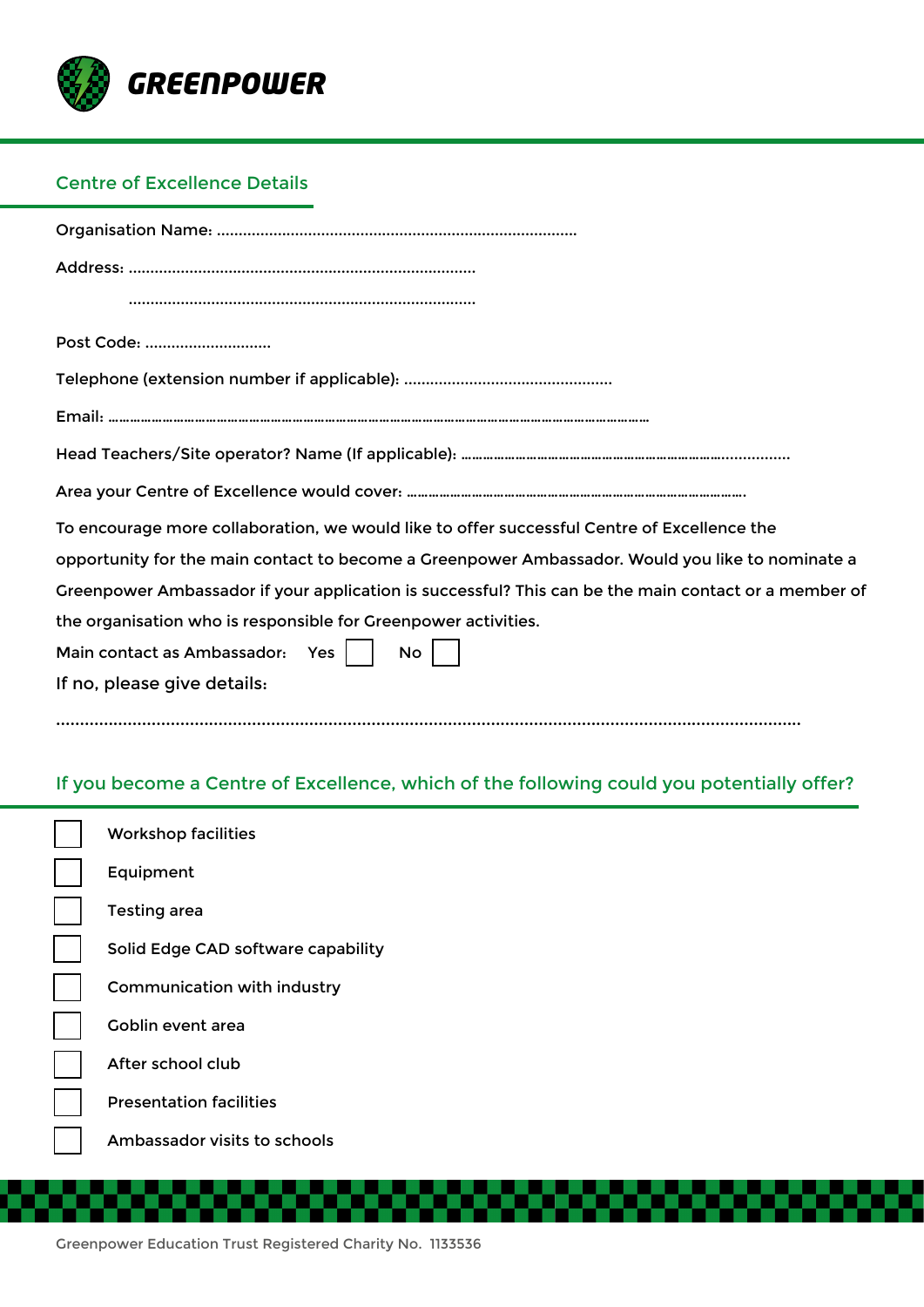

## What additional skills/knowledge/abilities would you and your Centre of Excellence offer to others:

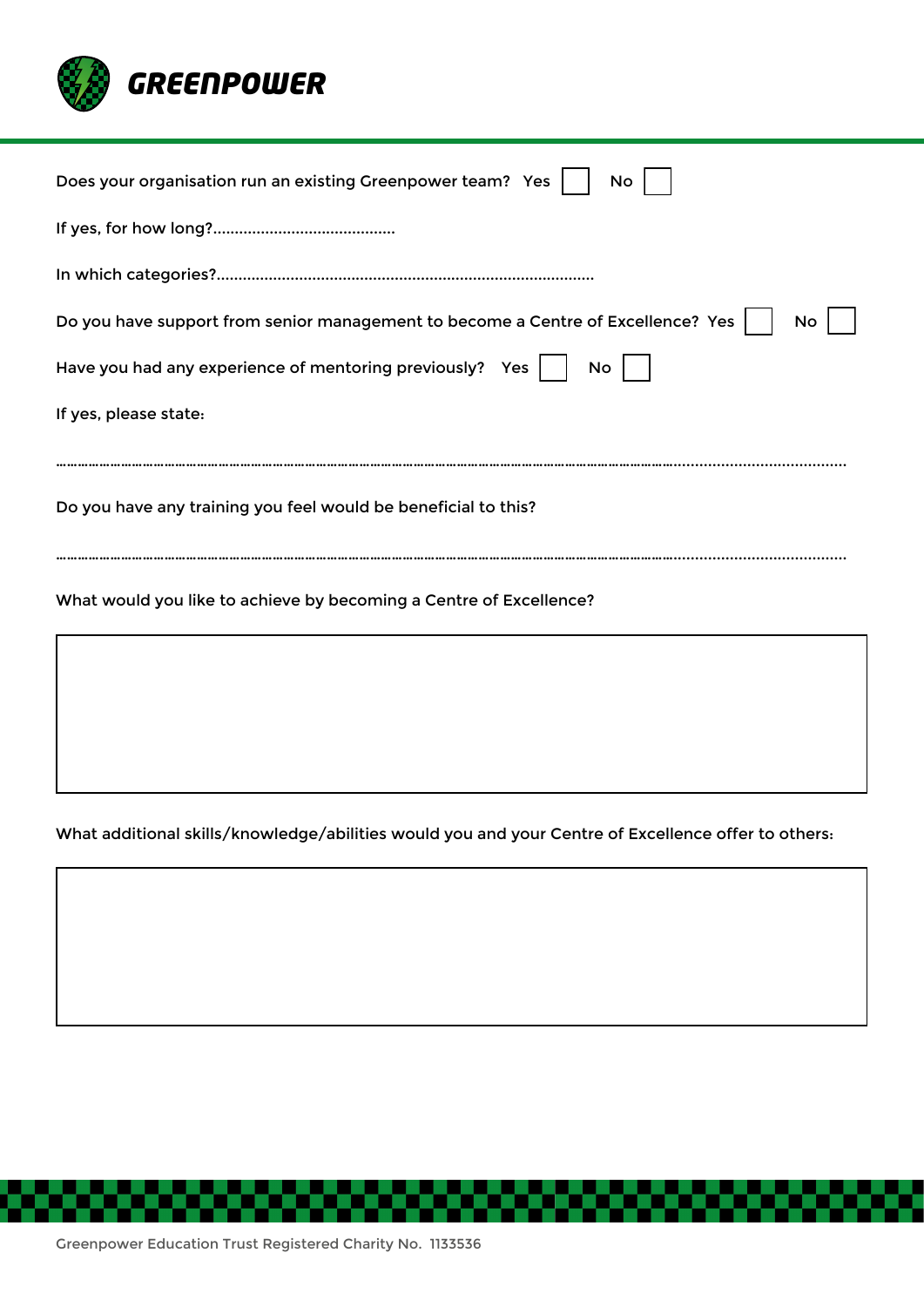

Please send the following documents to ensure certification:

- Organisation Risk Assessment (We require a risk assessment for the main activity you plan to offer)
- Public Liability Insurance
- Safeguarding Policy

Before signing this document, you are required as part of our support networks to adhere to our code of conduct. Please see "code of conduct" section at the end of this form for details.

Terms & Conditions: Greenpower reserves the right to revoke your application if the information supplied is found to be incorrect. We also reserve the right to cancel your position as a Centre of Excellence, if you are found to breach the Code of Conduct or deemed to be no longer actively operating and engaging as a Centre of Excellence.

I agree to support the mission, aims and core principles of Greenpower Education Trust.

### Admin Check

|           | Virutal/or in person site visit checked:  | Yes | No        |
|-----------|-------------------------------------------|-----|-----------|
|           | Risk Assessment received:                 | Yes | <b>No</b> |
|           | Safeguarding policy received:             | Yes | <b>No</b> |
|           | <b>Public Liability Insurance</b>         | Yes | No        |
|           | <b>DBS Number received</b>                | Yes | No        |
|           | Applicant has fulfilled all requirements: | Yes | No        |
|           |                                           |     |           |
| Date:<br> |                                           |     |           |

Greenpower Education Trust Registered Charity No. 1133536